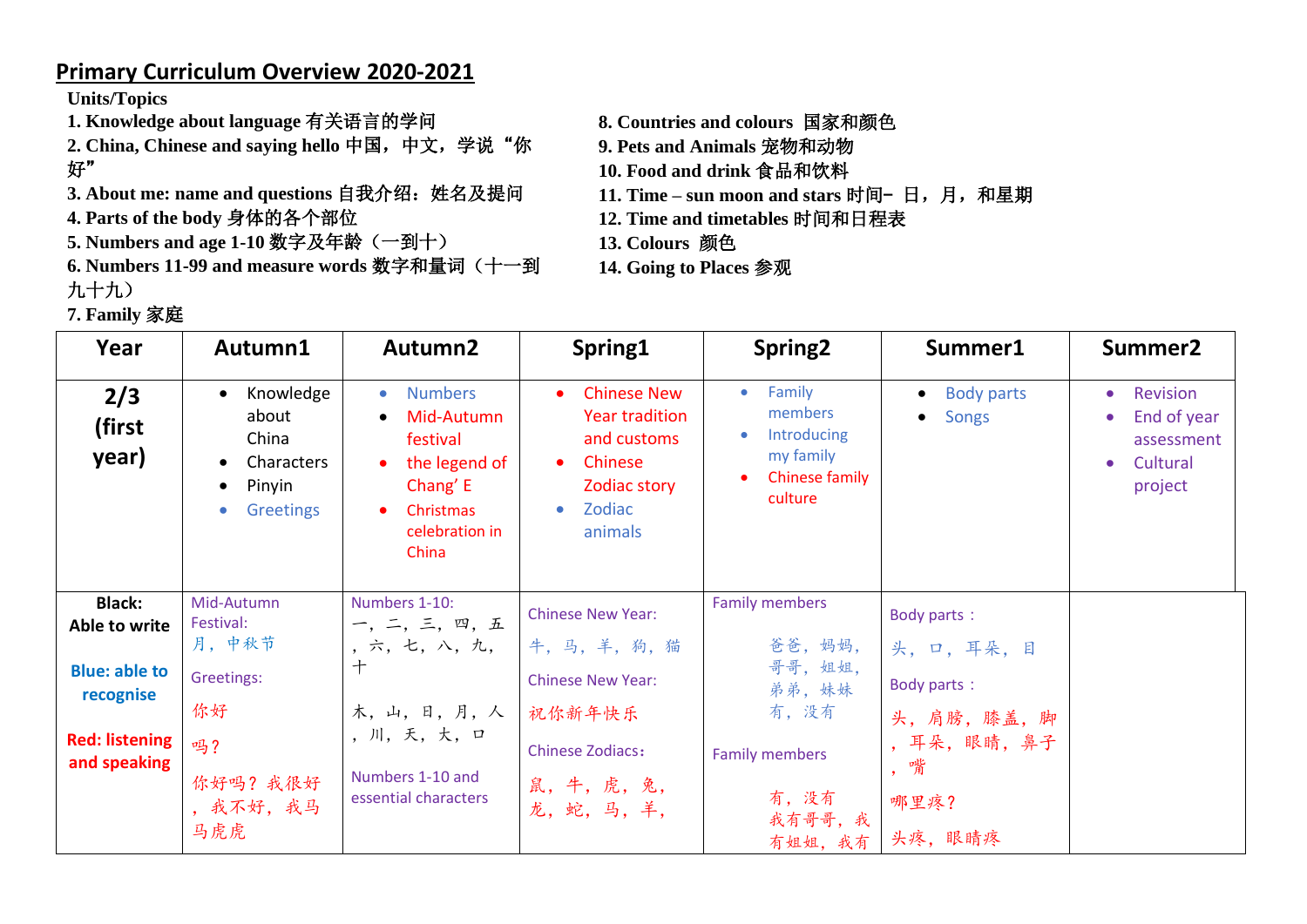| 3/4<br>(second<br>year)                                             | 你叫什么名字?<br>我叫<br>谢谢,再见<br>Mid-Autumn<br>Festival:<br>月饼<br>嫦娥<br>中秋节吃月饼<br>中秋节乐祝你圣诞<br>快乐<br>$\bullet$<br><b>Numbers</b><br>$\bullet$<br>$1 - 100$<br>Introduce<br>family<br>members<br>Chinese<br>$\bullet$<br>characters<br>Pinyin and<br>$\bullet$<br>four tones | <b>Months and</b><br>dates<br>Key words<br>for Mid-<br>Autumn<br>festival<br>Christmas<br>celebration in<br>China<br>Christmas<br>song | 猴,鸡,狗,猪,<br>猫<br>我喜欢狗, 我不喜<br>欢猫。<br>Chinese new<br>year traditions<br>and customs<br>Key<br>words/and<br>sentences for<br>Chinese new<br>year<br>Pet and<br>animals | 妹妹,我有弟<br>弟<br>Parts of the<br>$\bullet$<br>body<br><b>Measure</b><br>words '个<br><b>Chinese food</b><br>and western<br>food<br><b>Chinese food</b><br>culture<br>Food and drink<br>items | 肩膀疼, 鼻子疼<br>膝盖疼, 脚疼, 嘴疼<br>Countries.<br>$\bullet$<br><b>Nationalities</b><br>Language<br>$\bullet$<br><b>Colours</b><br>$\bullet$ | <b>Revision</b><br>$\bullet$<br>End of year<br>assessment<br>Cultural<br>$\bullet$<br>project |
|---------------------------------------------------------------------|---------------------------------------------------------------------------------------------------------------------------------------------------------------------------------------------------------------------------------------------------------------------|----------------------------------------------------------------------------------------------------------------------------------------|----------------------------------------------------------------------------------------------------------------------------------------------------------------------|-------------------------------------------------------------------------------------------------------------------------------------------------------------------------------------------|------------------------------------------------------------------------------------------------------------------------------------|-----------------------------------------------------------------------------------------------|
| <b>Black:</b><br>Able to write<br><b>Blue: able to</b><br>recognise | 一到一百<br>单韵母: a<br>, o, e, i<br>, u, ü                                                                                                                                                                                                                               | 月, 一月, 二月, 三<br>月, 四月, 五月, 六<br>月,七月,八月,九<br>月, 十月, 十一月,<br>十二月                                                                        | • 春节, 饺<br>子,红包,<br>新年好<br>鼠,牛,                                                                                                                                      | 头,肩膀,膝盖,<br>脚,耳朵,眼睛,<br>鼻子,嘴                                                                                                                                                              | • 中国,英国,<br>法国,美国,<br>印度,巴基斯<br>坦,孟加拉                                                                                              |                                                                                               |
| <b>Red: listening</b><br>and speaking<br>Green:                     | 复韵母:<br>ai, ei,<br>ui, ao,<br>ou, iu,<br>ie, üe,                                                                                                                                                                                                                    | 日, 一日到三十一日<br>一月一日到十二月三<br>十一日<br>月饼,中秋节,快<br>乐,中秋节快乐                                                                                  | 虎,兔,<br>龙,蛇,<br>马,羊,<br>猴, 鸡,<br>狗,猪,猫                                                                                                                               | Q: 哪里疼?<br>A: 头疼。                                                                                                                                                                         | 中国人,英国<br>人,法国人,<br>美国人,印度<br>人,巴基斯坦<br>人,孟加拉人                                                                                     |                                                                                               |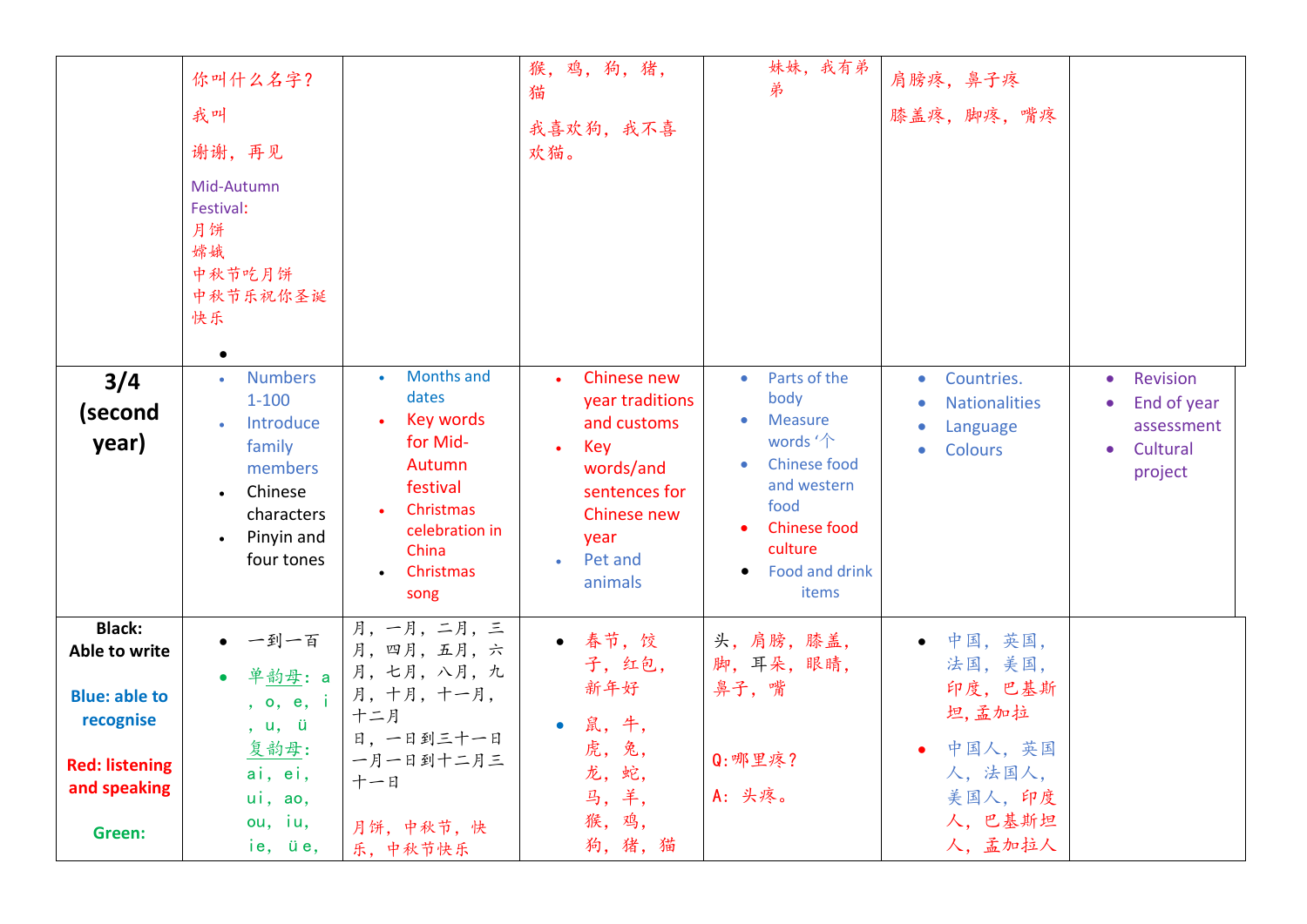| Sound ou t<br>the correct<br>pronunciation<br>over time<br><b>Purple:</b><br><b>Sing the key</b><br>sentences. | er<br>鼻韵母:<br>an, en,<br>in, un,<br>ün, ang<br>, eng,<br>ing, ong<br>特殊韵母<br>: er<br>声母: b p<br>mfdtn<br>Igkhj<br>q x zh ch<br>sh r z c<br>s y w<br>$\circ$<br>e<br>$\alpha$<br>$=$ $\frac{1}{2}$<br>$\begin{array}{ccccccc}\n\bar{a} & \hat{a} & \hat{a} & \hat{a} \\ \bar{0} & \hat{0} & \hat{0} & \hat{0} \\ \bar{e} & \hat{e} & \hat{e} & \hat{a} \\ \end{array}$ | 我们祝你圣诞快乐<br>祝你新年快乐,<br>祝你新年快乐                                          | 宠物,猫,<br>$\bullet$<br>狗,鱼,鸟<br>, 龙, 蛇<br>你有什么宠<br>$\bullet$<br>物? 你有宠<br>物吗?<br>我有猫。<br>$\bullet$<br>你喜欢狗<br>吗?<br>我喜欢狗,我不<br>喜欢猫。这是…<br>那是 | 个,两<br>一个头<br>两个耳朵<br>两个眼睛<br>两个手<br>一个口<br>两个肩膀<br>两个膝盖<br>两个脚<br>米饭, 面条, 面包<br>, 饺子, 水, 茶<br>吃,喝<br>你吃什么?<br>我吃米饭。<br>你喝什么?<br>我喝茶。 | • 你是哪国人?<br>我是英国人。<br>中文,英文,<br>$\bullet$<br>法文,印地文<br>, 巴基斯坦文<br>, 孟加拉文<br>颜色,红色,<br>$\bullet$<br>黄色,蓝色,<br>绿色,白色,<br>黑色<br>喜欢,不喜欢<br>你喜欢什么颜<br>$\bullet$<br>色?<br>• 我喜欢红色。 |                                                                                                     |
|----------------------------------------------------------------------------------------------------------------|-----------------------------------------------------------------------------------------------------------------------------------------------------------------------------------------------------------------------------------------------------------------------------------------------------------------------------------------------------------------------|------------------------------------------------------------------------|---------------------------------------------------------------------------------------------------------------------------------------------|---------------------------------------------------------------------------------------------------------------------------------------|------------------------------------------------------------------------------------------------------------------------------------------------------------------------------|-----------------------------------------------------------------------------------------------------|
| 4/5<br>(third<br>year)                                                                                         | History of<br>$\bullet$<br>Chinese<br>characters<br>Radicals<br>$\bullet$<br><b>Strokes</b><br>$\bullet$                                                                                                                                                                                                                                                              | <b>Key words</b><br>and<br>sentences<br>for Mid-<br>Autumn<br>festival | <b>Chinese New</b><br><b>Year traditions</b><br>and customs<br>Pet and<br>$\bullet$<br>animals                                              | Parts of the<br>$\bullet$<br>body<br>Measure<br>$\bullet$<br>words $\hat{\mathcal{L}}$ ,<br>只,张<br>Food and drink<br>items            | Countries.<br>$\bullet$<br><b>Nationalities</b><br><b>Colours</b><br>Time phrases<br>$\bullet$<br>Places in town<br>$\bullet$<br>Places to visit<br>$\bullet$                | Revision<br>$\bullet$<br>End of year<br>$\bullet$<br>assessment<br>Cultural<br>$\bullet$<br>project |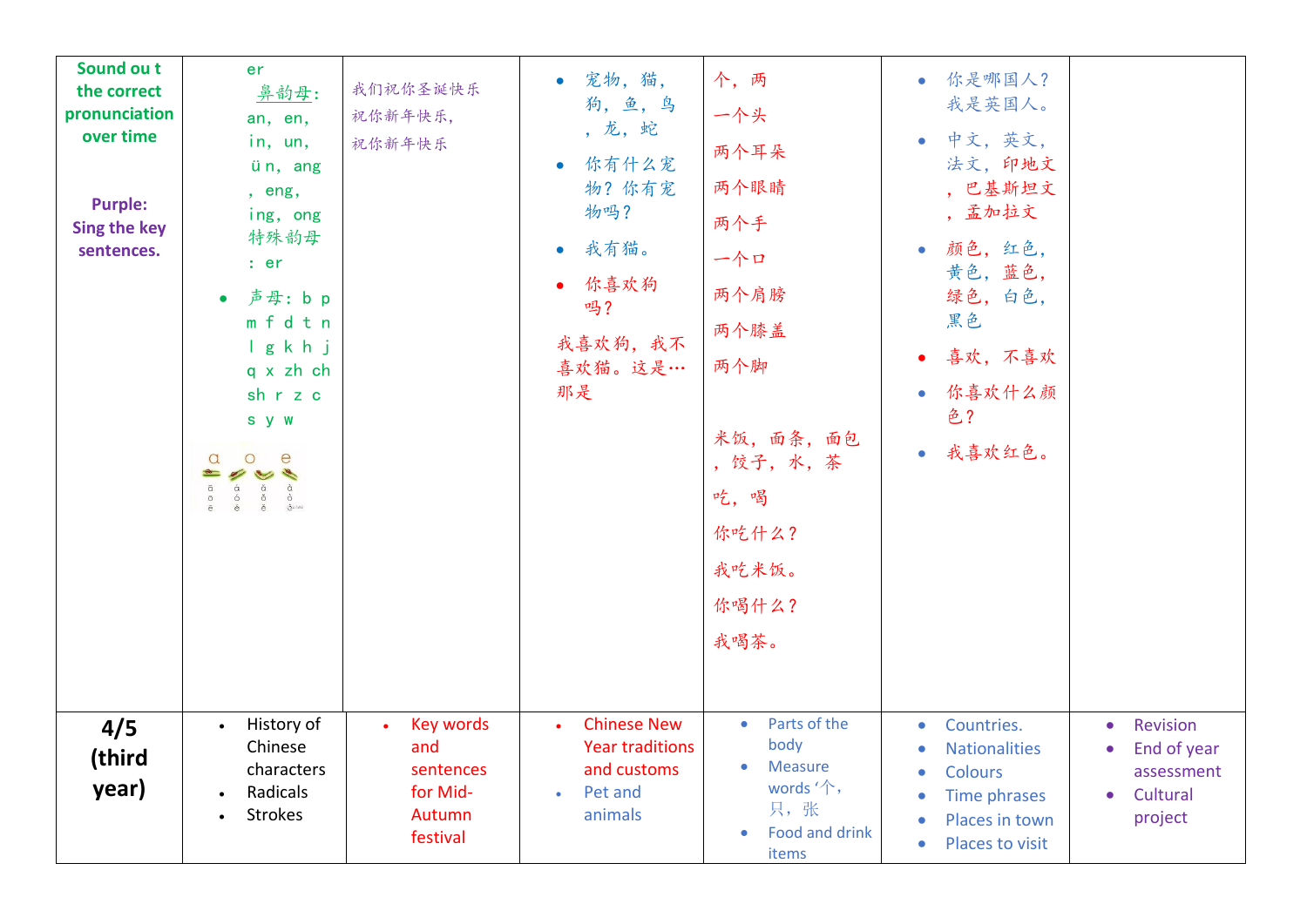|                       | • Classroom<br>objects | <b>Festivals and</b><br>celebrations | Family<br>$\bullet$  | Ordering food<br>$\bullet$<br>in a Chinese |                     |  |
|-----------------------|------------------------|--------------------------------------|----------------------|--------------------------------------------|---------------------|--|
| <b>Black:</b>         |                        | in China                             | members              | restaurant.                                |                     |  |
| Able to write         |                        | <b>Month and</b>                     |                      |                                            |                     |  |
| <b>Blue: able to</b>  |                        | date                                 |                      |                                            |                     |  |
| recognise             | 日月山人口牛                 | 月,月饼,中                               | • 新年好, 新             | 头,眼睛(目),鼻<br>子,耳朵,嘴巴                       | 中国,中国人,中            |  |
|                       | 木大小水刀力                 | 秋节,中秋节                               | 年快乐                  | (口),肩膀,眉                                   | 文,英国,英国             |  |
| <b>Red: listening</b> | 女田男鱼目天<br>イ 氵 犬 犭 艹    | 快乐, 吃月<br>饼,家人,水                     | • 舞龙,舞<br>狮,红包,      | 毛,头发,牙,手,                                  | 人,英文, (巴<br>基斯坦人,印度 |  |
| and speaking          | (复习颜色)                 | 果                                    | 烟花,鞭                 | 手臂, 脚, 膝盖,                                 | 人,孟加拉人)             |  |
|                       | 尺,本子,                  | 圣诞节,中                                | 炮,                   | 腿, 大腿,小腿,                                  | 你是哪国人?你             |  |
|                       | 笔,书,书                  | 国,英国,圣                               | Zodiac animals       | 尾巴,毛,皮肤,                                   | 家在哪儿? (伯            |  |
|                       | 包, 桌子, 椅               | 诞树,圣诞                                | 鸟, 鹦鹉, 仓             | 长,短, (review<br>colours)                   | 明翰…)                |  |
|                       | 子, 门, 窗,               | 卡,圣诞老                                | 鼠,乌龟,狗,              | 他有…吗?                                      | 中国,英国,学             |  |
|                       | 老师,学生,                 | 人,圣诞快                                | 猫,鱼,星期一              | 他有什么颜色的头                                   | 校, 商店, 家, 厕         |  |
|                       | 学校,                    | 乐。                                   | 到六,星期天、              | 发?                                         | 所, 餐厅, 在, 我         |  |
|                       | The use of             | $1-31,$ 月,                           | 日,看,到                | 它有几只眼睛?                                    | 在,你在,哪儿             |  |
|                       | 的 - 老师的                | 日,生日,我                               | 我家有四个(口)             | 它有几张嘴?                                     | 你在哪儿?回家             |  |
|                       | 书,我的笔,                 | 的,是                                  | 人。爷爷, 奶              | 它有几个头?                                     | 去, 我去, 你去,          |  |
|                       | 红色的笔,                  | 你的生日是几                               | 奶, 叔叔, 阿姨            |                                            | 哪儿, 你去哪儿?           |  |
|                       | 绿色的笔                   | 月几日?                                 | 你家有几个                | 吃饺子,包子,面                                   | 红色,白色,黄             |  |
|                       | 教室里有什<br>么?            | 我的生日是…<br>妈妈的生日是                     | $(\Box)$ 人?<br>你家有几个 | 条 鸡蛋 米饭 水果                                 | 色, 绿色, 蓝色,          |  |
|                       | 书包里有什                  | 几月几日?                                | $(\Box)$ 人?          | 苹果                                         | 紫色,灰色,黑色            |  |
|                       | 么?                     | 你好朋友的生                               |                      | 喝水,茶,咖<br>啡,牛奶,果汁,菜                        | 海边,山村,城             |  |
|                       |                        | 日是几月几                                |                      | 单,主食,前菜,甜                                  | 市, 公园, 博物馆          |  |
|                       |                        | 日?                                   |                      | 点, 饮料                                      | 今天, 明天, 星期          |  |
|                       |                        |                                      |                      | 你吃什么?我吃                                    | 一到六,日、天             |  |
|                       |                        |                                      |                      | 你喝什么?我喝                                    |                     |  |
|                       |                        |                                      |                      | 我喜欢吃/喝….                                   | 你周末去哪儿?             |  |
|                       |                        |                                      |                      | 我不喜欢吃/喝…                                   |                     |  |
|                       |                        |                                      |                      |                                            |                     |  |
|                       |                        |                                      |                      |                                            |                     |  |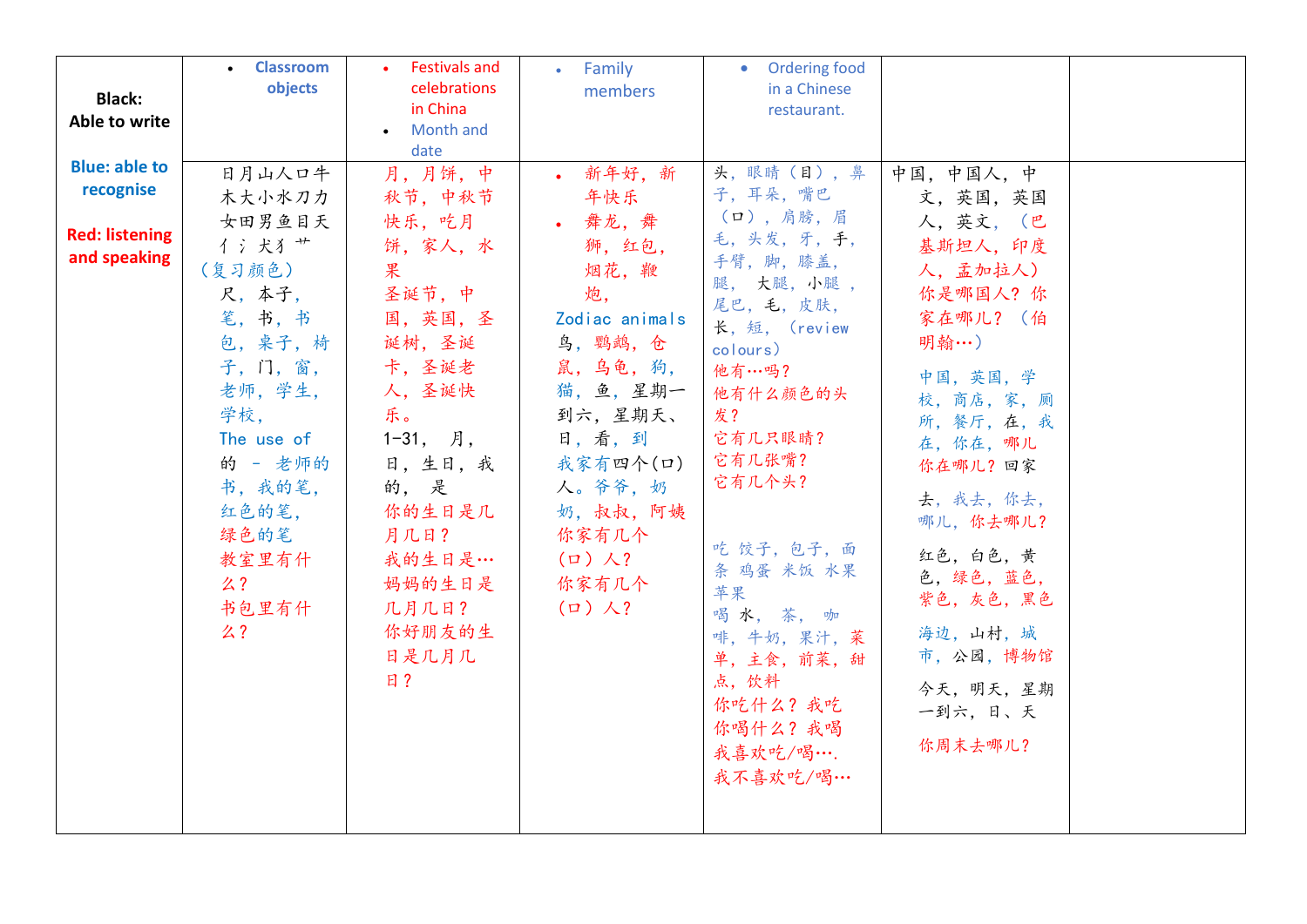| 6<br>(fourth<br>year)                 | Countries<br><b>Places</b><br>$\bullet$<br>My feelings<br>$\bullet$<br>Classroom<br>language                                                                               | <b>Festivals and</b><br>celebrations<br>in China<br><b>Month and</b><br>date<br>Days of the<br>$\bullet$<br>week<br>Daily routine                                                                              | Celebrating<br><b>Chinese New</b><br>Year<br><b>Animals and</b><br>pets<br>Food and<br>drink                                                                                                                                     | <b>Describing</b><br>$\bullet$<br>people<br><b>Body parts</b><br><b>Colours</b><br>$\bullet$                                                                                                                                | • Family<br>members<br><b>Visiting China</b><br>$\bullet$<br><b>Famous places</b><br>in China<br><b>Chinese food</b><br>$\bullet$                                                                           | Revision<br>$\bullet$<br>End of year<br>$\bullet$<br>assessment<br>Cultural<br>$\bullet$<br>project |
|---------------------------------------|----------------------------------------------------------------------------------------------------------------------------------------------------------------------------|----------------------------------------------------------------------------------------------------------------------------------------------------------------------------------------------------------------|----------------------------------------------------------------------------------------------------------------------------------------------------------------------------------------------------------------------------------|-----------------------------------------------------------------------------------------------------------------------------------------------------------------------------------------------------------------------------|-------------------------------------------------------------------------------------------------------------------------------------------------------------------------------------------------------------|-----------------------------------------------------------------------------------------------------|
| <b>Black:</b>                         | Countries:                                                                                                                                                                 | Festivals:                                                                                                                                                                                                     | <b>Chinese New Year:</b>                                                                                                                                                                                                         | Describing people:                                                                                                                                                                                                          | <b>Family members</b>                                                                                                                                                                                       | $\bullet$                                                                                           |
| Able to write                         | 中国,中国,中                                                                                                                                                                    | 月,月饼,中秋                                                                                                                                                                                                        | • 新年好,新<br>年快乐                                                                                                                                                                                                                   | 高, 矮, 胖, 瘦,                                                                                                                                                                                                                 | 爸爸, 妈妈, 哥哥,                                                                                                                                                                                                 |                                                                                                     |
| <b>Blue: able to</b>                  | 文,英国,英<br>国,英文,                                                                                                                                                            | 节,中秋节快<br>乐,吃月饼,家                                                                                                                                                                                              | • 舞龙,舞                                                                                                                                                                                                                           | 好看,漂亮,帅,<br>我很帅, 我妈妈很                                                                                                                                                                                                       | 姐姐, 弟弟, 妹妹<br>我有一个哥哥和一个                                                                                                                                                                                     |                                                                                                     |
| recognise                             | (巴基斯坦                                                                                                                                                                      | 人,水果                                                                                                                                                                                                           | 狮,红包,                                                                                                                                                                                                                            | 好看。                                                                                                                                                                                                                         | 妹妹。                                                                                                                                                                                                         |                                                                                                     |
| <b>Red: listening</b><br>and speaking | 人,印度人,<br>孟加拉人) 你<br>是哪国人?你<br>家在哪儿?<br>(伯明翰…)<br>Places:<br>中国,英国,<br>学校, 商店,<br>家,厕所,餐<br>厅,在,我<br>在,你在,哪<br>儿<br>你在哪儿?回<br>家<br>去, 我去, 你<br>去,哪儿,你<br>去哪儿?<br>Feelings: | 圣诞节,中国,<br>英国,圣诞树,<br>圣诞卡,圣诞老<br>人,圣诞快乐。<br>Months and dates:<br>月,日,生日,<br>我的,是<br>你的生日是几月<br>几日?<br>我的生日是…<br>妈妈的生日是几<br>月几日?<br>你好朋友的生日是<br>几月几日?<br>今天是 月 日,<br>Days of the weeks<br>星期一,二,三,<br>四,五,六,日/天 | 烟花,鞭<br>炮,<br>Animals and pets:<br>Zodiac animals<br>鸟, 鹦鹉, 仓鼠,<br>乌龟,狗,猫,<br>鱼,星期一到六,<br>星期天、<br>只,条,我有一只<br>小狗。我弟弟有一<br>条鱼。<br>Food and drink:<br>吃 饺子,包子,面条<br>鸡蛋 米饭 水果 苹<br>果,巧克力,汉堡包,<br>冰淇淋,比萨饼<br>喝水,茶,咖啡,<br>牛奶, 果汁, 菜单, | Body parts(review):<br>头,眼睛(目),鼻<br>子,耳朵,嘴巴<br>(口),肩膀,眉<br>毛,头发,牙,手,<br>手臂, 脚, 膝盖,<br>腿, 大腿,小腿,<br>尾巴,毛,皮肤,<br>长,短,<br>我有一个鼻子,一张<br>嘴。<br>他有…吗?<br>他有什么颜色的头<br>发?<br>它有几只眼睛?<br>它有几张嘴?<br>它有几个头?<br><b>Colours (review)</b> | 我家有四个人。<br>爷爷, 奶奶, 叔<br>叔, 阿姨<br>你家有几口人?<br>你家有几个人?<br>这是谁?这是我<br>妈妈。<br><b>Visiting China:</b><br>北京,上海,西安,<br>香港,长城,故宫,<br>动物园,兵马俑,想<br>去, 要去,<br>喜欢/不喜欢, 饺<br>子,包子,烤鸭,面<br>条, 米饭<br>(你去中国哪儿?<br>我去北京吃烤鸭。 |                                                                                                     |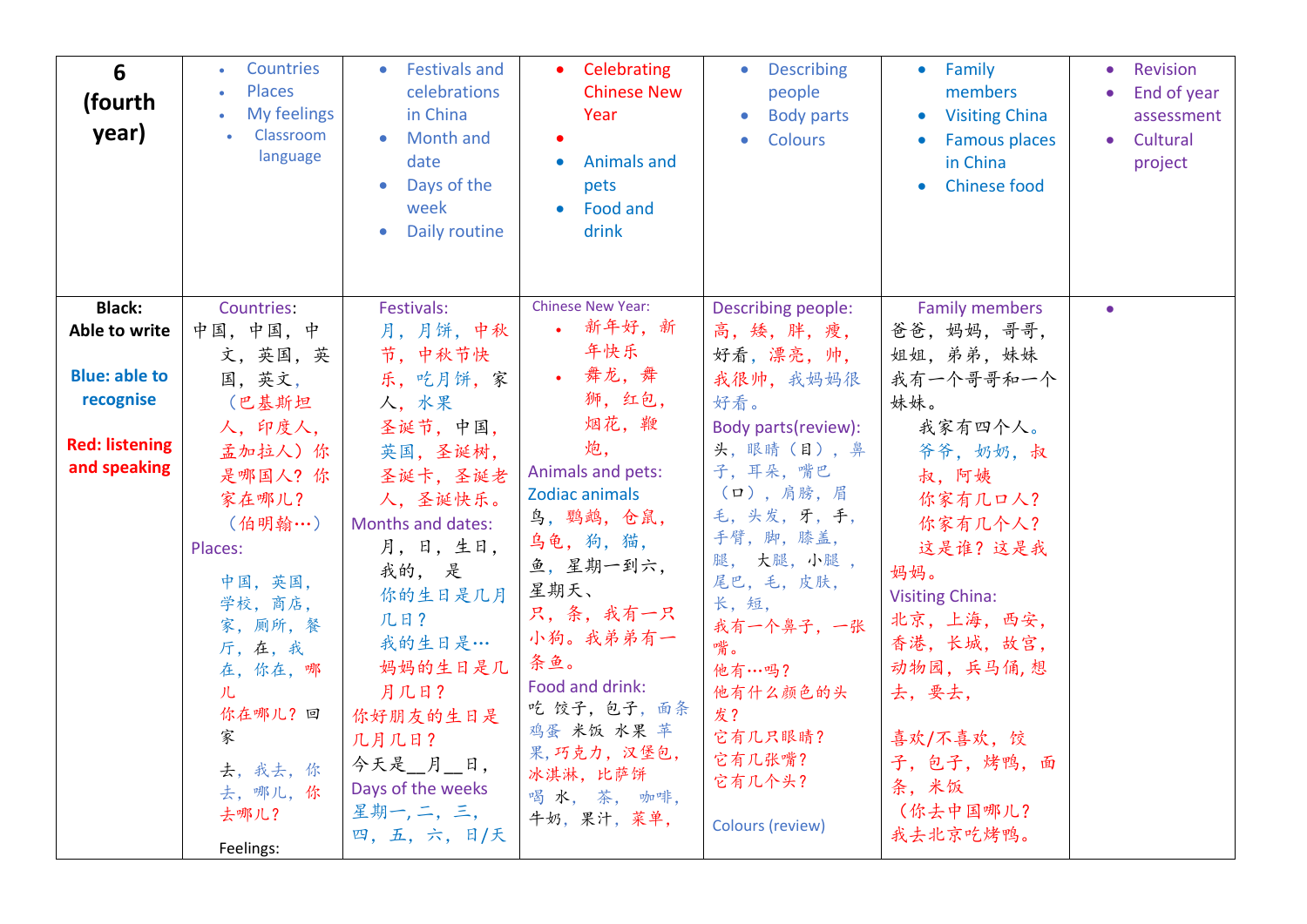| 快乐,开心,<br>伤心,累,生<br>病,疼<br>我很快乐,我<br>不快乐,我生<br>病了。我肚子<br>疼。 | Daily routine:<br>上学, 放学, 上<br>课,下课,起床,<br>吃饭,回家,睡觉<br>几点了?一点,两<br>点,三点 | 主食, 前菜, 甜点,<br>饮料<br>你吃什么?我吃<br>你喝什么?我喝<br>你要吃/喝什么?<br>我要吃/喝…。 | 红,黄,蓝,黑,<br>白,绿,紫,棕,粉<br>红色,你喜欢什么颜<br>色?我喜欢/不喜<br>欢。。 | 我去上海吃饺子。<br>我去西安看兵马<br>俑)。 |  |
|-------------------------------------------------------------|-------------------------------------------------------------------------|----------------------------------------------------------------|-------------------------------------------------------|----------------------------|--|
|-------------------------------------------------------------|-------------------------------------------------------------------------|----------------------------------------------------------------|-------------------------------------------------------|----------------------------|--|